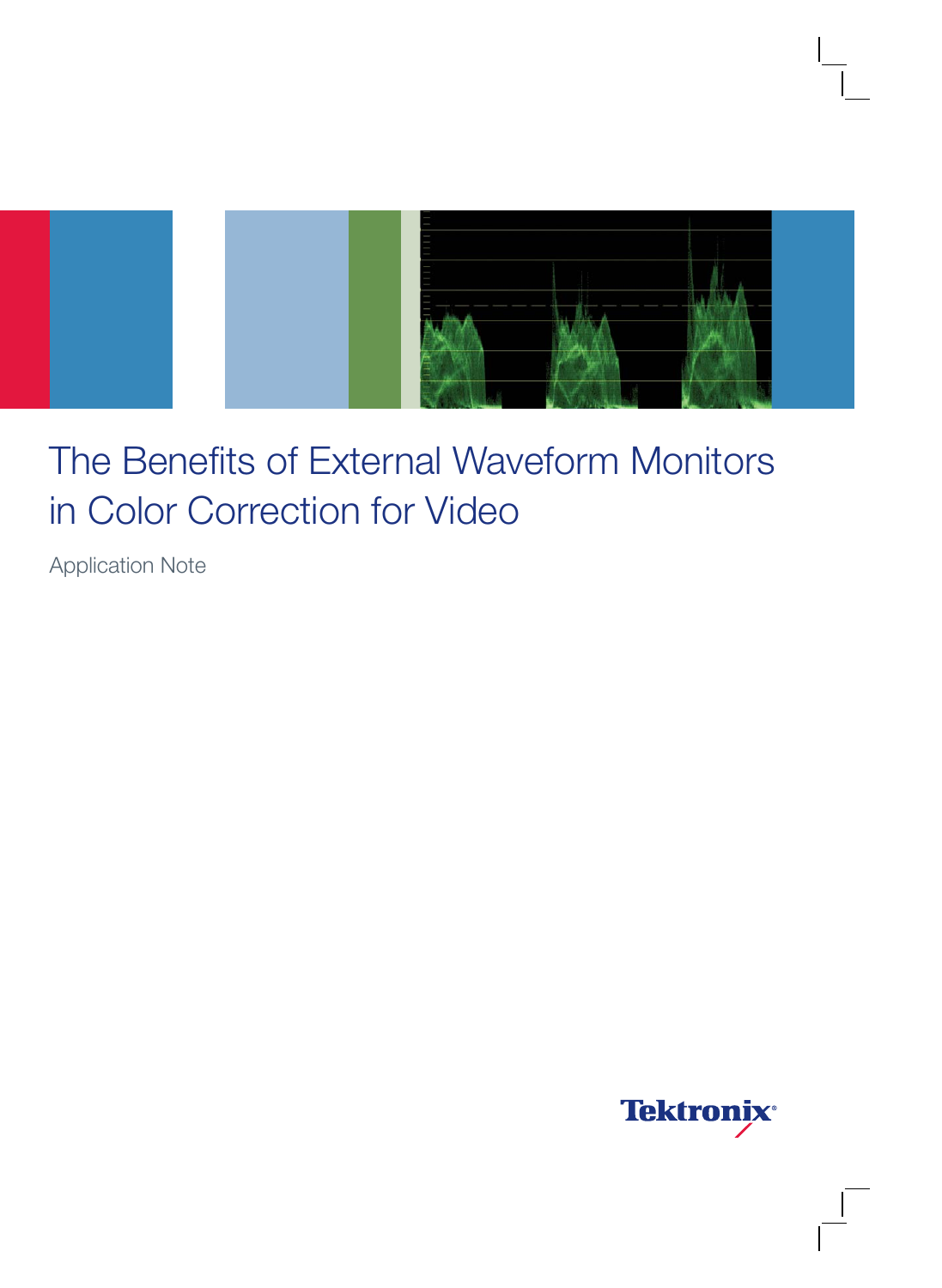

Figure 2. This is a screenshot from Avid's built in RGB Parade waveform monitor.

Figure 1. Tektronix external waveform monitors provide many advantages over internal, software-based waveform monitors.



Figure 3. This is the same image displayed on the Tektronix WFM 5200.

One of the key aspects of doing good color correction is being able to analyze your image, and one of the most important ways to analyze your image is with a good external waveform monitor or rasterizer (Figure 1).

Many people have access to software-based "internal" waveform monitors in their non-linear editing systems or desktop color correction software (Figure 2). There are a couple of issues with using built in software Waveform Monitors to do color grading. This document will address the four main reasons for using external Waveform Monitors, such as the Tektronix WFM5200.

The primary reason is resolution. The software Waveform Monitors built in to desktop editing and color correction applications get the left-overs when it comes to computing power. Apple and DaVinci and Avid are much more concerned with giving their users a great user experience, with no lag in response times or processing, so they devote most of the computing power in their app to the actual DOING of the color correction. So, to lower the drain on the rest of the application, the Waveform Monitors are usually only a quarter resolution at best. Sometimes the Waveform Monitors in the applications only sample every EIGHTH line of video!

When color correcting, you need high quality definition and resolution. Look at the difference between the Avid Waveform Monitor and the Tektronix Waveform Monitors (Figures 2 and 3).

Especially with small specular highlights, you could easily lose them with the internal Waveform Monitors. Tektronix Waveform Monitors look great. Even the lower cost ones, like the WFM5200, have the same high quality.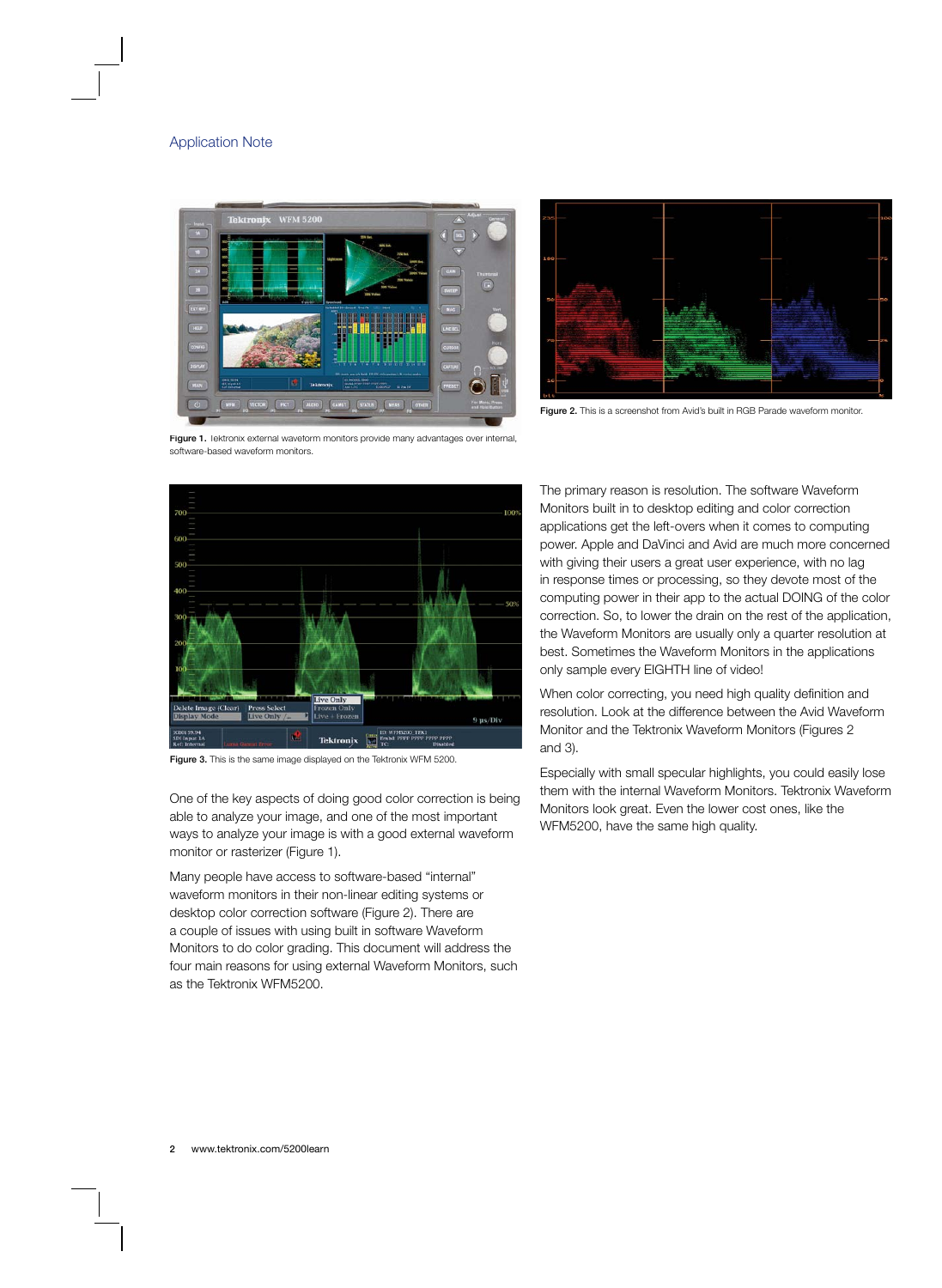

Figure 4. This is a representation of the YPbPr Color Space.



Figure 6. Tektronix waveform monitors are highly customizable with easy-to-navigate menus and direct access through buttons and controls.



Figure 5. Tektronix monitors can show multiple displays of information in completely customizable configurations for maximum efficiency.

Another important argument for using external waveform monitors is that the internal Waveform Monitors are just showing you what the hypothetical output of the signal will be coming out of your computer. The Tektronix Waveform Monitors have the advantage of actually being on the other side of your video card, showing you the actual output. These cards put out video in the format appropriate for the distribution method and the color space of the final screen. For example, for HDTV, video is in a YCbCr format with a rec. 709 color space which is how it will be distributed and viewed versus a simulation of this format within the editing platform (Figure 4).

Another critical advantage of Tektronix Waveform Monitors is that they're easily configured and can show you the exact display or combination of displays that you want at the touch of a button (Figure 5). These types of waveform monitors allow you to customize the displays in infinite ways and save them to presets that can be recalled and changed very quickly. That's important when you are trying to get through 1000 grades in a day. You can't waste time scrolling through menus on a screen (Figure 6).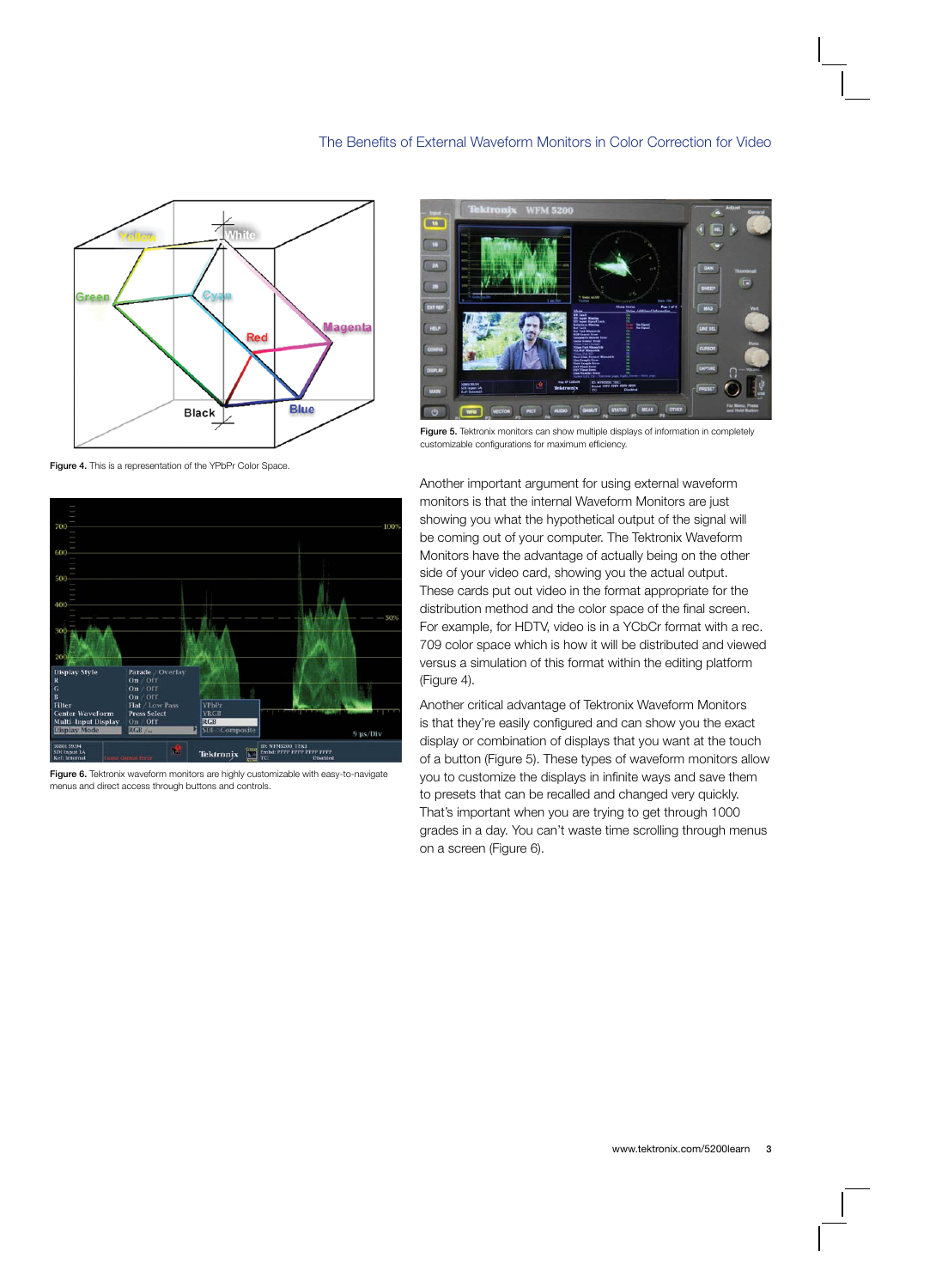



Figure 7. Tektronix waveform monitors can easily and quickly display zoomed, gained or magnified images of various waveform displays, like this 5x zoom of a vectorscope.

Figure 8. This is a fairly common and useful combination of an RGB Parade waveform monitor with a vectorscope.



One of the things you'll want to do when you're grading is add gain, or zoom in to a particular part of a scope, like the middle of the vectorscope or the highlights of a waveform (Figure 7).

Most software Waveform Monitors can't do this at all. The ones that don't are completely worthless. With a Tektronix scope the functionality is not only there, but it's easy to access. With the WFM5200 you can save two complementary traces displays, like an RGB Parade and a vectorscope (Figure 8) or a Vectorscope and a Spearhead display (Figure 9).



Figure 9. Spearhead and Vectorscope are great complementary displays. Figure 10. Tektronix series 7000 and 8000 can display up to four different trace-based displays at once.

With other Tektronix Waveform Monitors, like the 7000 or 8000 series, you can have four trace displays up (Figure 10). Choose which displays and views you use in certain situations and save them as presets that you can recall with two quick taps. This is so important that I did a whole video about presets in this series.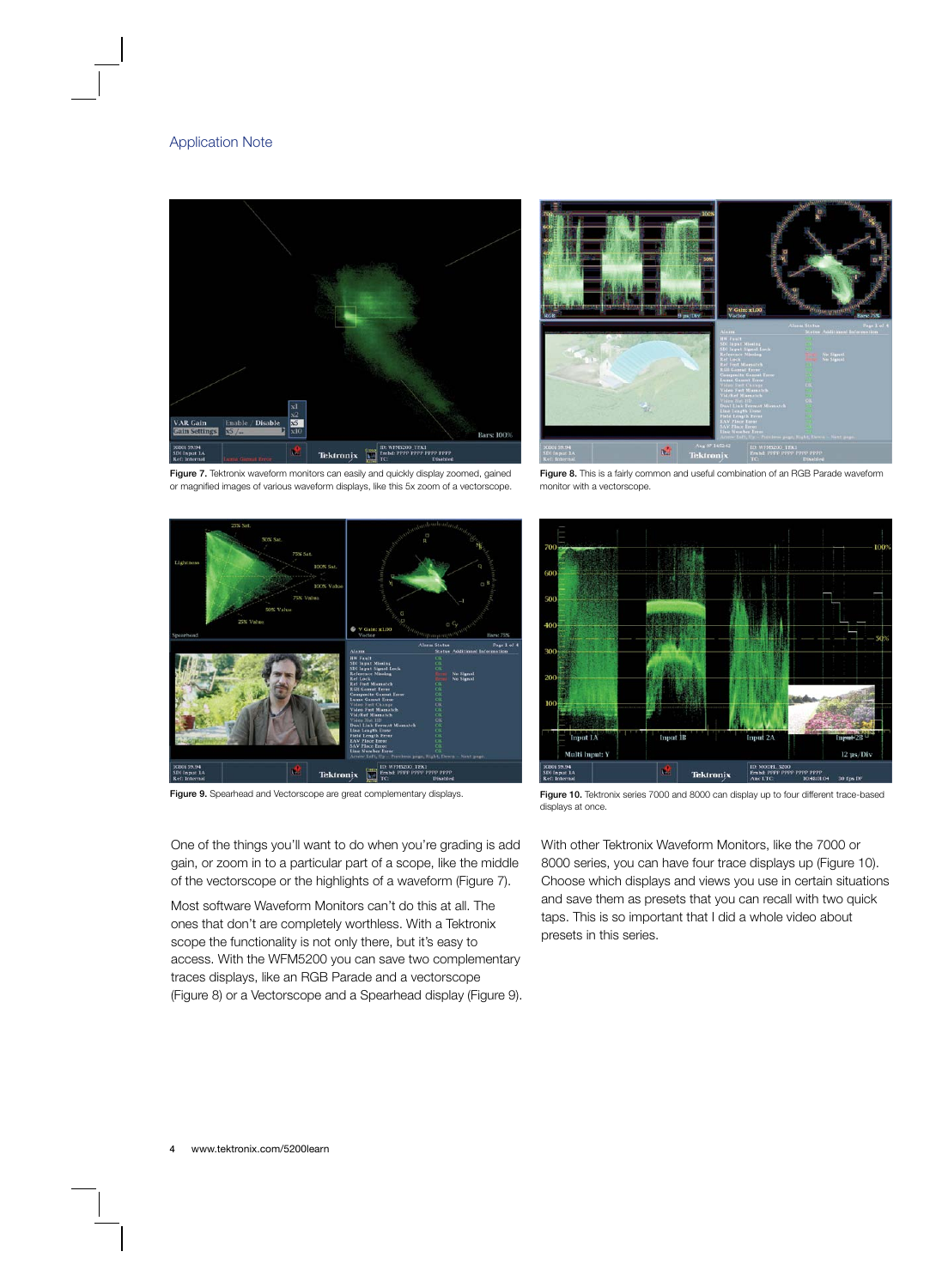

Figure 11. The LQV on the left is showing shadows. The LQV on the right is showing highlights. Notice the blue numerical "High" and "Low" readouts in the upper left corner of each display. This shows the tonal range that each LQV is set to display.



Figure 12. This shows the customization menu for setting the tonal range that the LQV will display. In this case, the LQV will show shadows from below 0mv up through 79.91 mv.



Figure 13. This is the Diamond Display. Because the diamonds are directly above each other in this display, it's easy to see the vertical orientation maintained in the trace between the two diamonds.

The final critical element is that Tektronix has patented several gamut displays and other features that simply aren't available on other internal OR external Waveform Monitors.

One of the most recent Tektronix innovations is the Luma Qualified Vectorscope display (Figure 11). This is an exclusive Tektronix display commonly referred to as LQV. You can find this in the settings for the Vectorscope display (Figure 12). It allows you to display a specific tonal range in the vectorscope, for example to see JUST the highlights or JUST the shadows. This makes it much easier to find a good white or black point, or to match what's happening with your high, middle and shadow trackballs with what's happening on the Luma Qualified Vectorscope.



Figure 14. This is the Split Diamond Display. Because the diamonds are separated from each other, it is easier to distinguish the blacks at the bottom of the top diamond from the blacks in the top of the bottom diamond.

The other important displays that only Tektronix has are gamut displays. The diamond (Figure 13) and split diamond (Figure 14) displays may look a little foreign, but these are gaining greater acceptance for balancing footage in color correction and camera set-up. These are powerful displays that are very useful and you can't get them anywhere else. The basics of the diamond are that the blacks are in the middle of the display, where the diamonds join. Whites are at the other ends of the diamonds. If the image is balanced, it basically runs right up the middle of the diamonds. When you get the hang of this, balancing is as easy as drawing a straight line!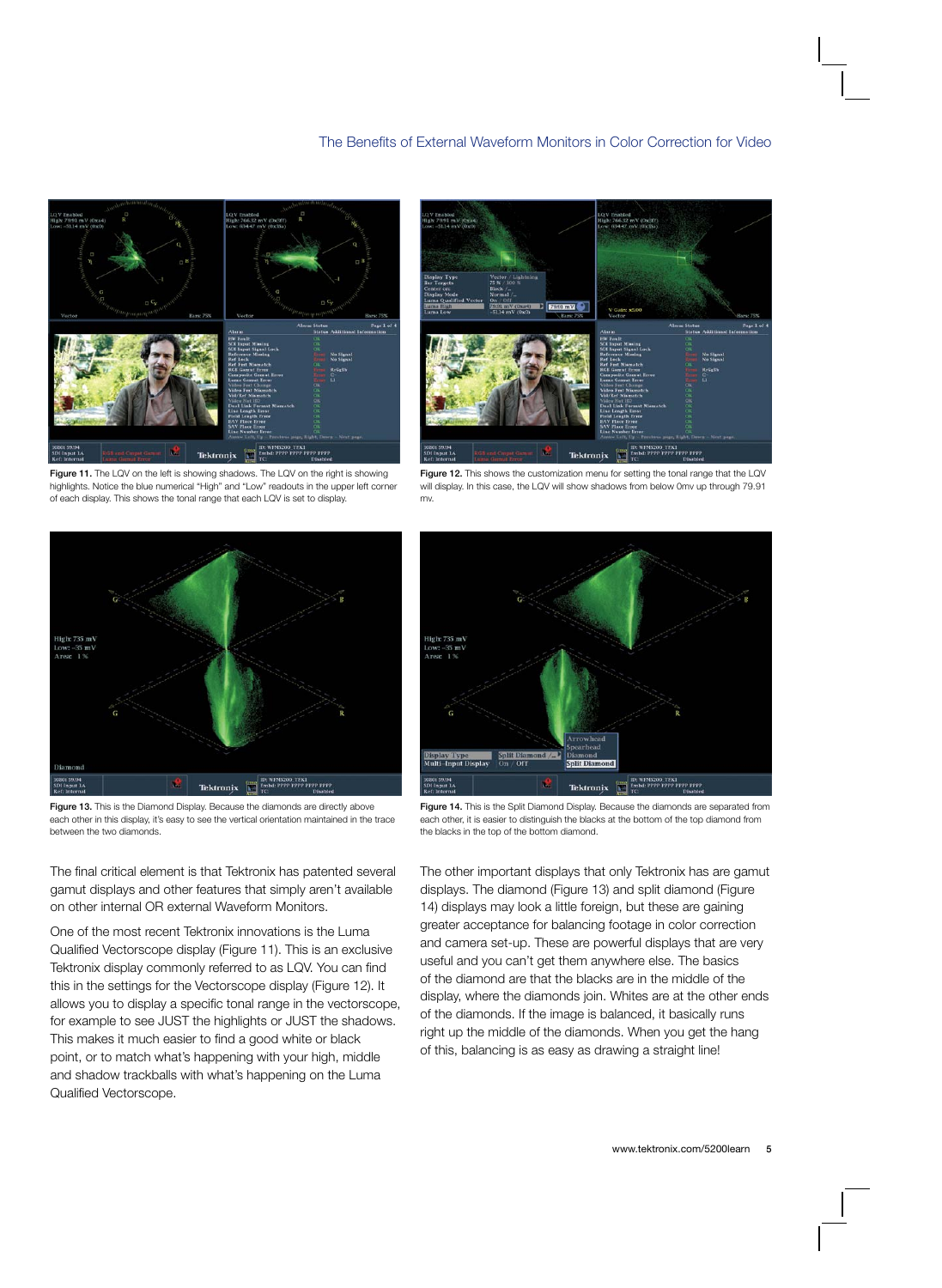



Figure 15. Imagine the RGB color space as two cones. Figure 16. RGB color space viewed from the top.

More saturated towards the edges. Less saturated in the middle. Hues around the edges. Look at the cones like this, from the top, and you have a vectorscope (Figure 16).

The spearhead display is another gamut display that helps with compliance to broadcast specs AND with creative color correction. The spearhead is a great complement to the vectorscope. Imagine color space described as two cones, brightness to the top of one cone, darkness to the bottom of the other (Figure 15). This is what the HSL color space looks like in three dimensions.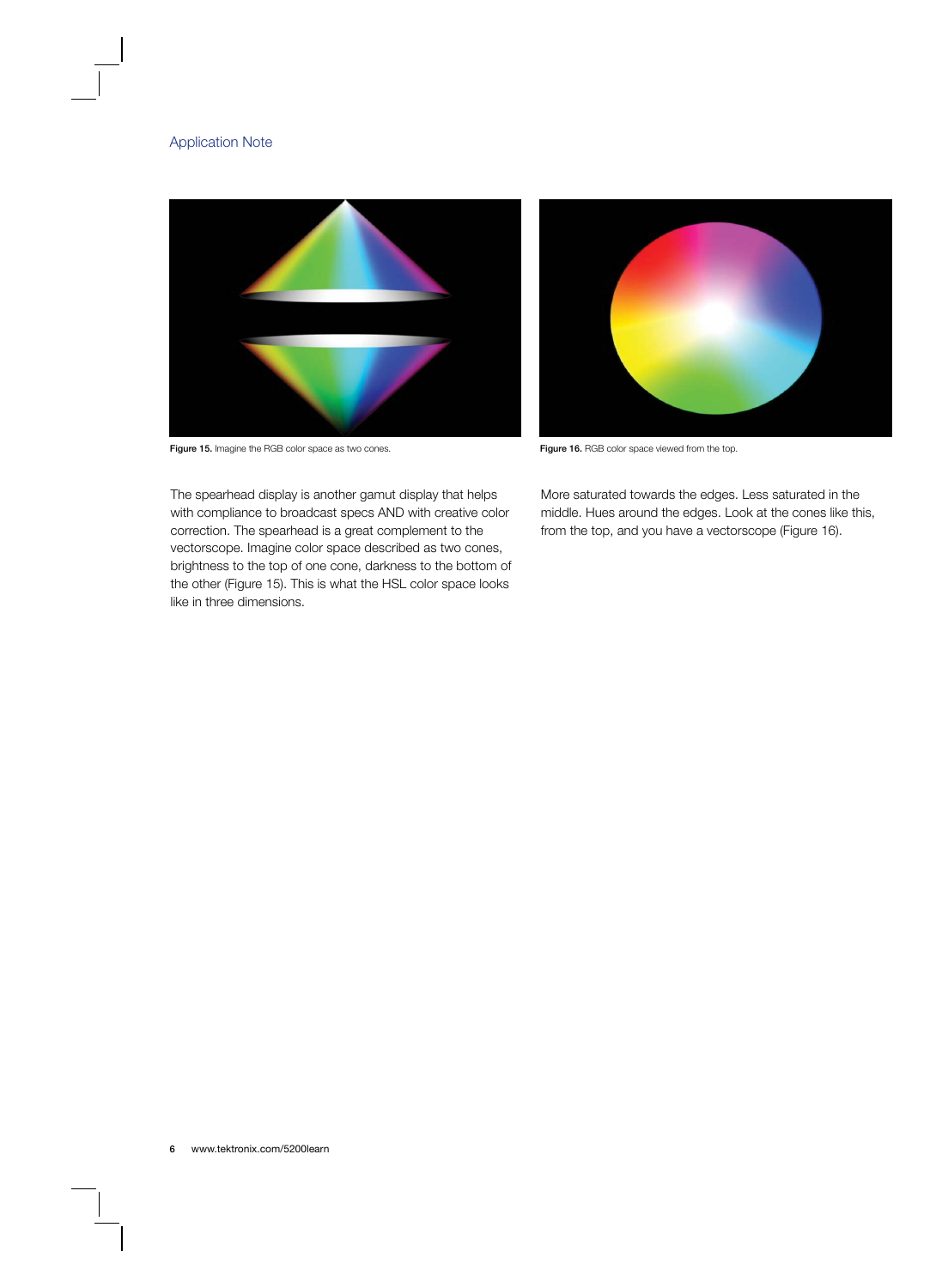

Figure 17. RGB color space as viewed from the side.



Figure 18. Tektronix's exclusive Spearhead display shows Lightness, Value and Saturation. It's a great companion view to the vectorscope.

Turn them like this, with black at the bottom and white and the top, saturation to the edges and you've basically got the spearhead (Figure 17). The spearhead takes hue from two dimensions to one, though.

So the spearhead and vectorscope combined provide a great three dimensional view of the color space. It's important to see these side by side because a vectorscope doesn't really show saturation in isolation. The excursion of the trace on the vectorscope - how far towards the edge it is - can be driven by saturation OR value OR both. The spearhead shows you the difference that the vectorscope alone can't (Figure 18).

On the WFM 5200, make a preset with these side by side, or download the presets from the Tektronix website and experiment with them. You'll find that these unique gamut displays are very useful in doing good, efficient color correction.

To learn more, visit our Learning Library at www.tektronix.com/5200learn.